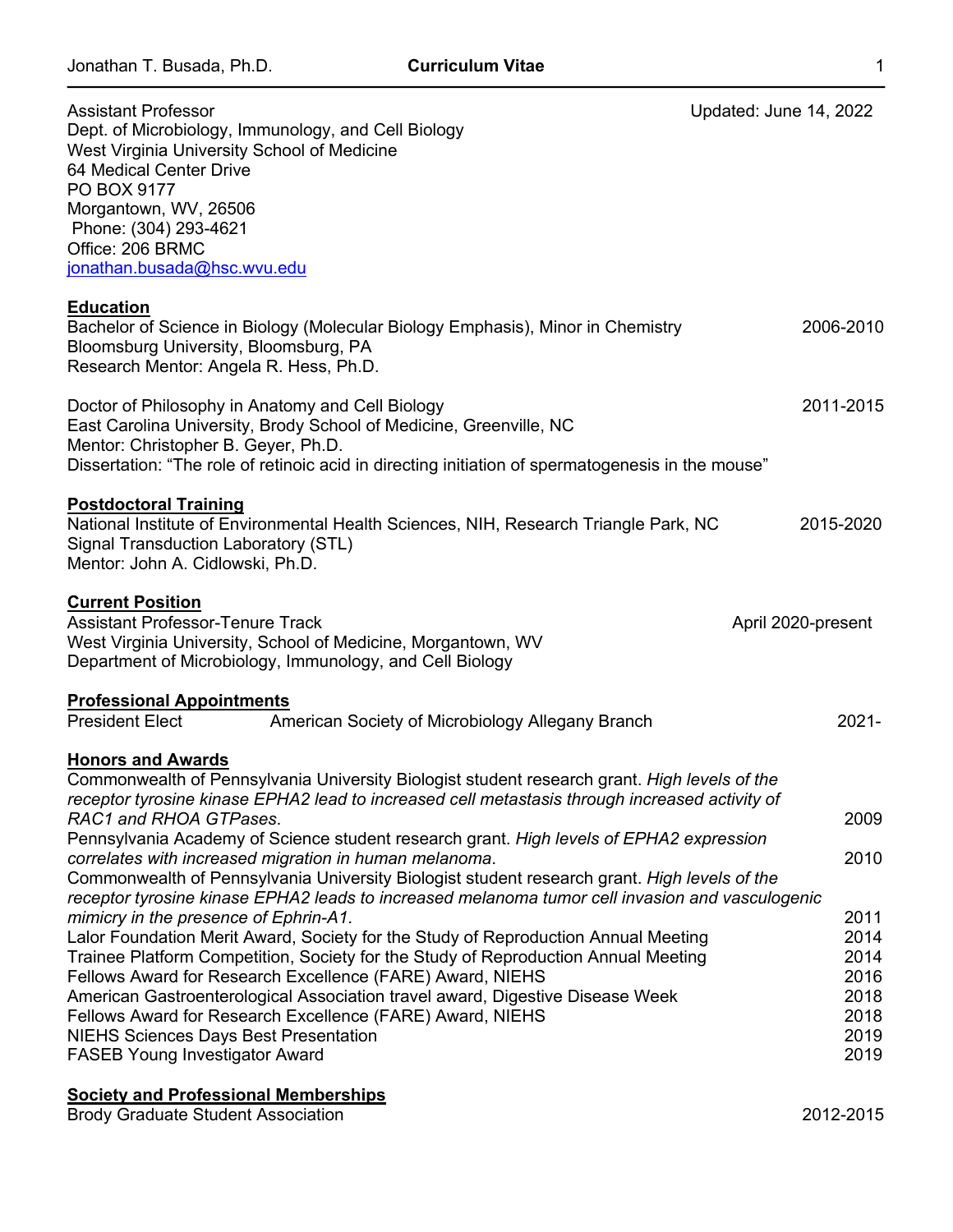|                                                                                                                                                                                                                                               | Trainee Member, Society for the Study of Reproduction (SSR)<br>Trainee Member, The American Association of Immunologists (AAI)<br>Regular Member, American Gastroenterological Association (AGA)<br>Regular Member, The American Association of Immunologists (AAI)<br>Regular Member, American Association for Cancer Research (AACR)<br>Regular Member, American Society for Microbiology (ASM)<br>Regular Member, Society of Toxicology (SOT)                                                                                                                                                                                | 2013-2015<br>2019-2020<br>2018-present<br>2021-present<br>2021-present<br>2021-present<br>2021-present |
|-----------------------------------------------------------------------------------------------------------------------------------------------------------------------------------------------------------------------------------------------|---------------------------------------------------------------------------------------------------------------------------------------------------------------------------------------------------------------------------------------------------------------------------------------------------------------------------------------------------------------------------------------------------------------------------------------------------------------------------------------------------------------------------------------------------------------------------------------------------------------------------------|--------------------------------------------------------------------------------------------------------|
| <b>Institutional Committees</b><br><b>Director</b><br>Member<br>Member<br>Member<br>Member<br>Member                                                                                                                                          | Departmental Undergraduate Research Internship Program<br>Departmental Undergraduate Scholarship Committee<br>Departmental Undergraduate Curriculum Committee<br>Microbiology Immunology and Cell Biology Faculty Search Committee<br><b>Biomedical Sciences Graduate Student Admissions Committee</b><br>Microbiology Immunology and Cell Biology Faculty Search Committee                                                                                                                                                                                                                                                     | 2021-present<br>2021-present<br>2021-present<br>2021<br>2022-present<br>2022                           |
| <b>Editorial Board Appointments</b>                                                                                                                                                                                                           | Review Editor: Frontiers in Immunology                                                                                                                                                                                                                                                                                                                                                                                                                                                                                                                                                                                          | 2019-present                                                                                           |
| <b>Ad hoc Reviewer</b><br><b>Clinical Nutrition</b><br>Neuroscience<br>Frontiers in Immunology<br>eLife<br><b>Frontiers in Pharmacology</b><br><b>Steroids</b><br>Bioengineering<br><b>Cancer Informatics</b><br>Journal of Clinical Medicine | Cellular and Molecular Gastroenterology and Hepatology                                                                                                                                                                                                                                                                                                                                                                                                                                                                                                                                                                          |                                                                                                        |
| <b>Study Sections</b><br><b>WVU CTSI Pilot Grant</b>                                                                                                                                                                                          |                                                                                                                                                                                                                                                                                                                                                                                                                                                                                                                                                                                                                                 | Nov. 16, 2020                                                                                          |
| <b>Professional Service</b>                                                                                                                                                                                                                   | Society for the Study of Reproduction–Trainee Volunteer<br>Society for the Study of Reproduction-Trainee Volunteer<br>Bloomsburg University College of Science and Technology Career Day-Invited Panelist<br><b>NIEHS Fellows Grant Writing Group-Reviewer</b><br>22nd Annual NIEHS Biomedical Career Symposium-Volunteer<br>Fellows Award for Research Excellence (FARE) - Abstract Judge<br>Triangle Consortium for Reproductive Biology-Volunteer<br>(NIGMS) Postdoctoral Research Associate Training (PRAT) annual symposium planning committee<br>Bloomsburg University College of Science and Technology Career Day-Judge | 2013<br>2014<br>2015<br>2018<br>2019<br>2019<br>2019<br>2020<br>2021                                   |

(NIEHS) Awardees' Advice: Perspectives on Writing Successful Grant Applications 2021 American Society for Microbiology Allegany Branch–President Elect 2021-2022 Session Moderator "Mechanisms of Gastric Carcinogenesis" Digestive Disease Week. San Diego CA 2022

# **Grant Activity**

Active NIH/NIGMS—1P20GM121322-01A1 Awarded: July 2021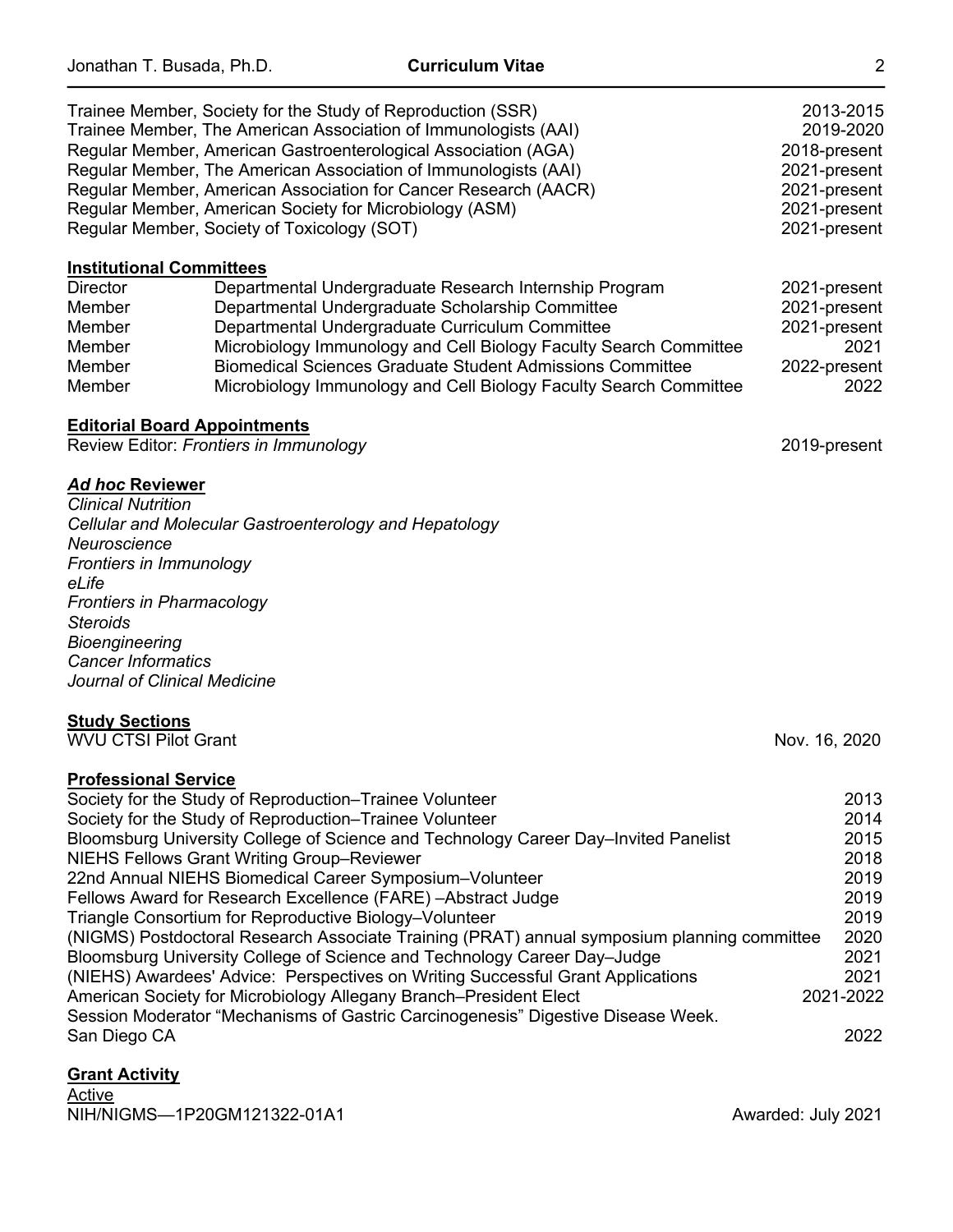| Title: "Immune Regulation of Gastric Cancer"<br>2021-2024<br>Amount: \$175,000/year<br>Role: PI                                                                                                                                                                                                                                                                                                                                                                                                 |                                                                                                                        |
|-------------------------------------------------------------------------------------------------------------------------------------------------------------------------------------------------------------------------------------------------------------------------------------------------------------------------------------------------------------------------------------------------------------------------------------------------------------------------------------------------|------------------------------------------------------------------------------------------------------------------------|
| Completed<br>NIH/NIGMS-1Fi2GM123974<br>Title: "The role of glucocorticoids in preserving stomach health"<br>Role: PI                                                                                                                                                                                                                                                                                                                                                                            | Awarded: Sept., 2017-Aug., 2020                                                                                        |
| NIH/NIGMS-1P20GM121322-01A1 (TME Pilot)<br>Title: "Immune Regulation of Gastric Cancer"<br>Amount: \$50,000<br>Role: PI                                                                                                                                                                                                                                                                                                                                                                         | Awarded: Jan., 2021 - June 2021                                                                                        |
| <b>Submitted</b><br>NIH/NIEHS-R01ES034694<br>Title: "Impact of environmental exposures on gastric inflammation, injury, and carcinogenesis."<br>Role: PI                                                                                                                                                                                                                                                                                                                                        | Submitted January, 2022                                                                                                |
| Submitted, Not Funded<br>NIH/NIDDK-K99DK122012<br>Title: "Glucocorticoid regulation of gastric inflammation and metaplasia"<br>Role: PI<br>Score: 50                                                                                                                                                                                                                                                                                                                                            | Submitted October, 2018                                                                                                |
| NIH/NIGMS-1P20GM121322-01A1<br>Title: "Immune Regulation of Gastric Cancer"<br>Role: PI                                                                                                                                                                                                                                                                                                                                                                                                         |                                                                                                                        |
| AACR-Debbie's Dream Foundation Career Development Award for<br><b>Gastric Cancer Research</b><br>Title: Glucocorticoid regulation of gastric inflammation and carcinogenesis<br>Role: PI                                                                                                                                                                                                                                                                                                        | Submitted February, 2022                                                                                               |
| <b>Teaching</b><br>Tutor: "General Biology", Bloomsburg University<br>Graduate Teaching Assistant: "Gross Anatomy for the Health Professional"; ECU<br>Tutor: "Medical Gross Anatomy and Embryology"; ECU<br>Lecturer: "Fellows Grant Writing Group"; NIEHS<br>Instructor: "Experiential Learning"-Course Number: BMS 707; WVU<br>Co-Course Director: Immunology Colloquium I-Course Number: IMMB 200-01,02; WVU<br>Course Director: Cancer Cell Biology Graduate Seminar-Course Number: CCB796 | <b>Spring, 2010</b><br><b>Summer, 2012</b><br>Fall, 2012<br>Spring, 2019<br>Fall, 2020<br>Spring, 2021<br>Spring, 2022 |
| <b>Graduate Student Mentorship</b><br>Stuti Khadka-Ph.D. Candidate<br>Sara Druffner-Ph.D. Student<br>Benjamin Duncan-Ph.D. Student<br>Maeve Morris-Ph.D. Student                                                                                                                                                                                                                                                                                                                                | 2020-present<br>2020-present<br>2022-present<br>2022-present                                                           |
| Undergraduate Student Mentorship                                                                                                                                                                                                                                                                                                                                                                                                                                                                |                                                                                                                        |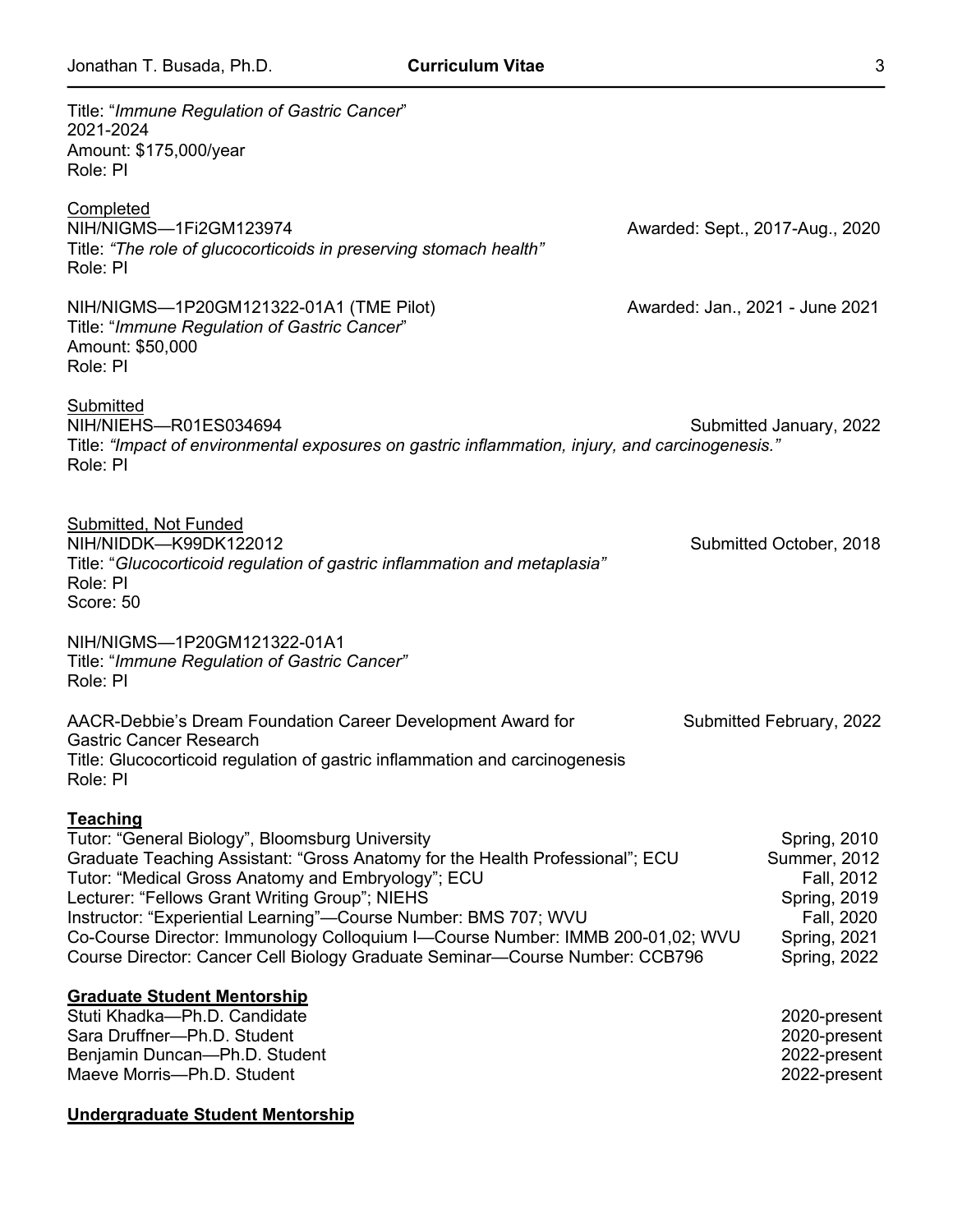| Kate McPherson-undergraduate researcher               | 2013         |
|-------------------------------------------------------|--------------|
| Evelyn Kaye-undergraduate researcher                  | 2013-2014    |
| Kenneth Cook-undergraduate researcher                 | 2014-2015    |
| Kylie Peterson-undergraduate researcher               | 2019-2020    |
| Alex Chervenick-undergraduate researcher              | 2020-2022    |
| Maeve Morris-undergraduate researcher                 | 2020-2022    |
| Michael Willis-undergraduate researcher               | 2021-2022    |
| Emily Peeles—undergraduate researcher                 | 2021-present |
| Shrinidhi Venkateshwaraprabu-undergraduate researcher | 2022-present |

#### **Student Committee Service**

Chair, Graduate Student Committee—Stuti Khadka, WVU, IMMP Ph.D. Program 2020-present Chair, Graduate Student Committee—Sara Druffner, WVU, IMMP Ph.D. Program 2021-present Member, Graduate Student Committee—Sarah Milne, WVU, IMMP Ph.D. Program 2021-present<br>Member, Graduate Student Committee—Ashley Divens, WVU, IMMP Ph.D. Program 2021-present Member, Graduate Student Committee—Ashley Divens, WVU, IMMP Ph.D. Program Member, Graduate Student Committee—Leland Earp, WVU, CCB Ph.D. Program 2021-present Chair, Graduate Student Committee—Benjamin Duncan, WVU, IMMP Ph.D. Program 2022-present Member, Graduate Student Committee— Roxy Nicoletti, WVU, CCB Ph.D. Program 2022-present Chair, Graduate Student Committee—Maeve Morris, WVU, IMP Ph.D. Program 2022-present Member, Graduate Student Committee—Remi Nohoesu, WVU, IMP Ph.D. Program 2022-present

### **Keynote Presentations**

1. Stress and Sex Regulation of Gastric Inflammation. Allegany-Erie Society of Toxicology Regional Meeting. Morgantown, WV. 2022.

### **Conference Presentations**

- 1. *Overexpression of EPHA2 correlates with increased tumor cell migration.* Pennsylvania Academy of Science Annual Meeting, Camp Hill, PA. 2010.
- 2. *A high level of the receptor tyrosine kinase EPHA2 leads to increased cell migration through increased activity of RAC1 and RHOA GTPases.* Commonwealth of Pennsylvania University Biologist Annual Meeting, Stroudsburg, PA. 2010.
- 3. *Investigating the effects of EphA2/ephrin-A1 signaling on aggressive melanoma metastatic characteristics.* Commonwealth of Pennsylvania University Biologist Annual Meeting, Altoona, PA. 2011.
- 4. *Retinoic acid stimulates translation in the neonatal testis.* The Triangle Consortium for Reproductive Biology Annual Meeting, Durham, NC. 2013.
- 5. *Retinoic acid induces multiple hallmarks of the prospermatogonia-to-spermatogonia transition in the neonatal mouse.* ECU Research and Creative Achievement Week. 2014.
- 6. *Retinoic acid (RA) regulates Kit translation in prospermatogonia in the neonatal testis: a novel nongenomic mechanism of RA-regulated gene expression.* The Triangle Consortium for Reproductive Biology Annual Meeting, Research Triangle Park, NC. 2014.
- 7. *Retinoic acid (RA) regulates Kit translation in prospermatogonia in the neonatal testis: a novel nongenomic mechanism of RA-regulated gene expression.* The Society for the Study of Reproduction Annual Meeting, Grand Rapids, MI. 2014.
- 8. *Retinoic acid (RA) regulates Kit translation in prospermatogonia in the neonatal testis: a novel nongenomic mechanism of RA-regulated gene expression.* ECU Research and Creative Achievement Week. 2015.
- 9. *Endogenous glucocorticoids are required to suppress spontaneous gastric inflammation and metaplasia in the mouse*. Digestive Disease Week, Washington, DC. 2018.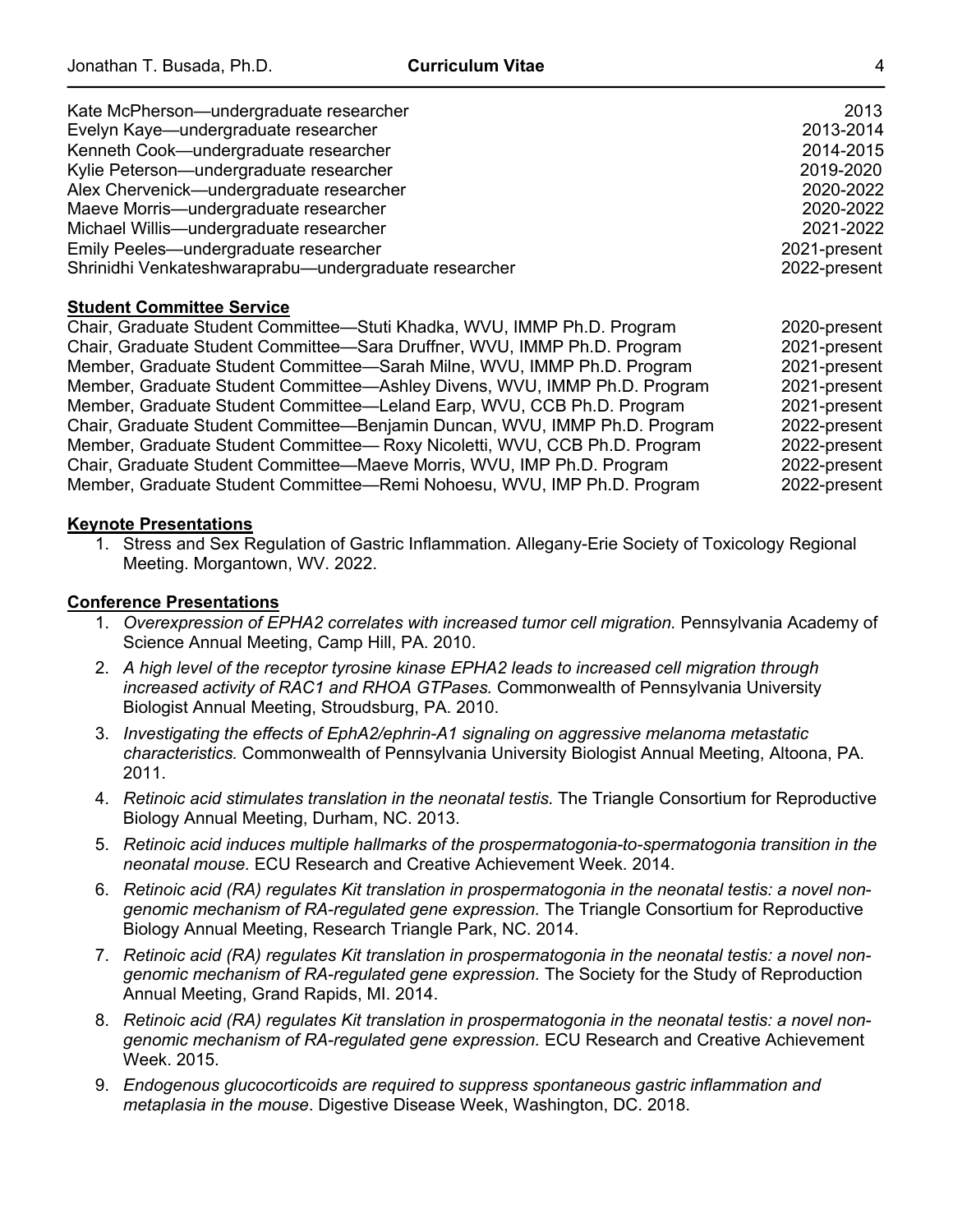- 10. *Stress and sex regulation of gastric inflammation.* The Gastrointestinal Tract XVIII Conference: Integrated Biology of the GI Super-Organ. FASEB. Steamboat Springs, CO. 2019.
- 11. *Stress and sex regulation of gastric inflammation.* NIEHS Science Days. EPA, Research Triangle Park, NC. 2019.
- *12. The Good, the Bad, and the Ugly: How Immune Dysregulation Promotes Gastric Cancer Development.* PRAT Symposium. NIGMS, Bethesda, MD. 2020.

#### **Invited Seminars**

- 1. PI3K/AKT/MTOR is Required for Spermatogonial Differentiation in the Mouse. Bloomsburg University, Bloomsburg, PA. 2015.
- *2. Endogenous glucocorticoids are required to suppress spontaneous gastric inflammation and metaplasia*. Bloomsburg University, Bloomsburg, PA. 2017.
- *3. Stress and sex regulation of gastric inflammation.* West Virginia University, Morgantown, WV. 2019.
- *4. Stress and sex regulation of gastric inflammation.* NIEHS/NIH, Reproductive Developmental Biology Laboratory, RTP, NC. 2020.
- *5. The Good, the Bad, and the Ugly: How Immune Dysregulation Promotes Gastric Cancer Development.* Science Exchange. WVU, Morgantown, WV. 2020.

### **Presented Abstracts (Posters)**

- 1. **Busada JT**, Chappell VA, Kieper BD, Geyer CB. *Retinoic acid stimulates translation in the neonatal testis.* Society for the Study of Reproduction Annual Meeting, Montreal, CA. 2013.
- 2. **Busada JT,** Cook KK, Willis WD, Goulding EH, Eddy M, Geyer CB. *RHOX13 is required for normal spermatogenesis and fertility in male mice.* The Triangle Consortium for Reproductive Biology Annual Meeting, Research Triangle Park, NC. 2015.
- 3. **Busada JT,** Cook KK, Willis WD, Goulding EH, Eddy M, Geyer CB. *RHOX13 is required for normal spermatogenesis and fertility in male mice.* Society for the Study of Reproduction Annual Meeting, San Juan, PR. 2015.
- 4. **Busada JT,** Ramamoorthy S, Cain DW, Cidlowski JA. *Glucocorticoids are required for normal stomach function in the mouse.* NIEHS Science Days, Research Triangle Park, NC. 2016.
- 5. **Busada JT**, Ramamoorthy S, Cain DW, Xu X, Cidlowski JA. *Corticosteroids are required for gastric health in the mouse.* The Gastrointestinal Tract XVII Conference: Current Biology of the GI Tract, Mucosa, Microbiota, and Beyond. FASEB. Steamboat Springs, CO. 2017.
- 6. **Busada JT**, Cook DN, Cidlowski JA. Non-classical monocytes are pathogenic drivers of spasmolytic polypeptide expressing metaplasia. Cellular Plasticity: Reprogramming, Regeneration and Metaplasia. Keystone Conference. Keystone, CO (2019)

#### **Mentored Student Presentations**

Oral

- 1. *Tristetraprolin (TTP) protects from gastric metaplasia by suppressing pathogenic inflammation.*  Microbiology Immunology and Cell Biology Fall Seminar Series. WVU, Morgantown, WV., 2020. Presenting Student: Stuti Khadka.
- 2. Glucocorticoids protect from gastric inflammation and spasmolytic polypeptide- expressing metaplasia. Autumn Immunology Conference. Chicago, IL., 2021. Presenting Student: Sara Druffner

\*Won American Immunology Association Young Investigator Award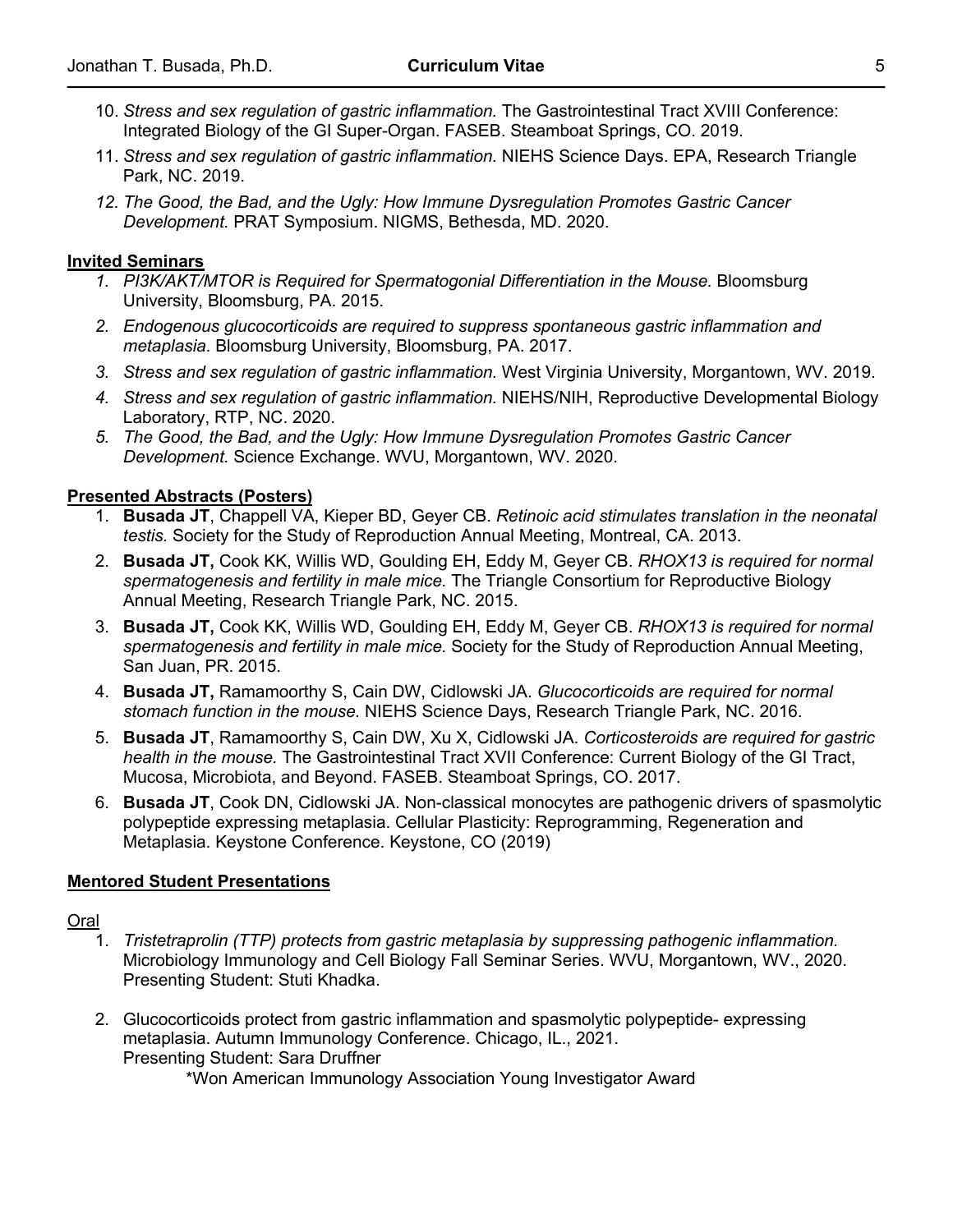3. Glucocorticoid signaling primes the macrophages response to inflammatory stimuli. Autumn Immunology Conference. Chicago, IL., 2021 Presenting Student: Stuti Khadka

## Posters

- 1. Morris M, Pascoe J, **Busada JT**. *Screening Potential Endocrine Disrupting Compounds and their Impacts on Glucocorticoid Signaling*. SURE Symposium. WVU, Morgantown, WV. 2021.
- 2. Willis M, Khadka S, Druffner SR, **Busada JT**. *Developing a Gastric Organoid Culture System to Study the Interaction of Helicobacter Pylori with the Gastric Epithelium.* SURE Symposium. WVU, Morgantown, WV. 2021.
- 3. Morris M, Pascoe J, **Busada JT**. *Screening Potential Endocrine Disrupting Compounds and their Impacts on Glucocorticoid Signaling*. Autumn Immunology Conference. Chicago, IL., 2021. \*Won undergraduate poster presentation award
- 4. Morris M, Pascoe J, **Busada JT**. *Screening Potential Endocrine Disrupting Compounds and their Impacts on Glucocorticoid Signaling*. Society of Toxicology. San Diego, CA., 2022.
- 5. Morris M, Pascoe J, **Busada JT**. *Screening Potential Endocrine Disrupting Compounds and their Impacts on Glucocorticoid Signaling*. Allegany-Erie Society of Toxicology Regional Meeting. Morgantown, WV., 2022.

### **Original Published Peer-Reviewed Articles**

- 1. Chappell VA, **Busada JT**, Keiper BD, and Geyer CB. Translational activation of developmental mRNAs during neonatal testis development. *Biol Reprod* 89(3): 61-71. 2013.
- 2. **Busada JT**, Kaye EP, Renegar RH, and Geyer CB. Retinoic acid induces multiple hallmarks of the prospermatogonia-to-spermatogonia transition in the neonatal mouse. *Biol Reprod*, 90(3): 64-75. 2014.
- 3. **\* Busada JT**, Chappell VA, Niedenberger BA, Kaye EP, Keiper BD, Hogarth CA, and Geyer CB. Retinoic acid regulates *Kit* translation during spermatogonial differentiation in the mouse. *Dev Biol,* 397(1): 140-149. 2015.

*\*F1000Prime: K. Loveland, April, 2016.*

- 4. Niedenberger BA, **Busada JT**, Geyer CB. Marker expression reveals heterogeneity of spermatogonia in the neonatal mouse testis. *Reproduction*, 149(4): 329-338. 2015.
- 5. **\* Busada JT**, Niedenberger BA, Velte EK, Keiper BD, Geyer CG. Mammalian target of rapamycin complex1 (mTORC1) is required for spermatogonial differentiation in vivo. *Dev Biol*, 407(1): 90-102. 2015.

*\*F1000Prime: K. Orwig, December, 2016.*

- 6. **Busada JT**, Geyer CG. The role of retinoic acid (RA) in spermatogonial differentiation. *Biol Reprod,*  94(1): 10-20. 2016.
- 7. **Busada JT**, Velte EK, Serra ND, Cook KK, Niedenberger BA, Willis WD, Goulding EH, Eddy EM, Geyer CB. Rhox13 is required for quantitatively normal first wave of spermatogenesis in mice. *Reproduction.* 152(5): 379-388. 2016.
- 8. Oakley RH, Ramamoorthy S, Foley JF, **Busada JT**, Lu NZ, Cidlowski JA. (2018) Glucocorticoid receptor isoform-specific regulation of development, circadian rhythm, and inflammation in mice. *FASEB J*. 32(10):5258-5271. 2018.